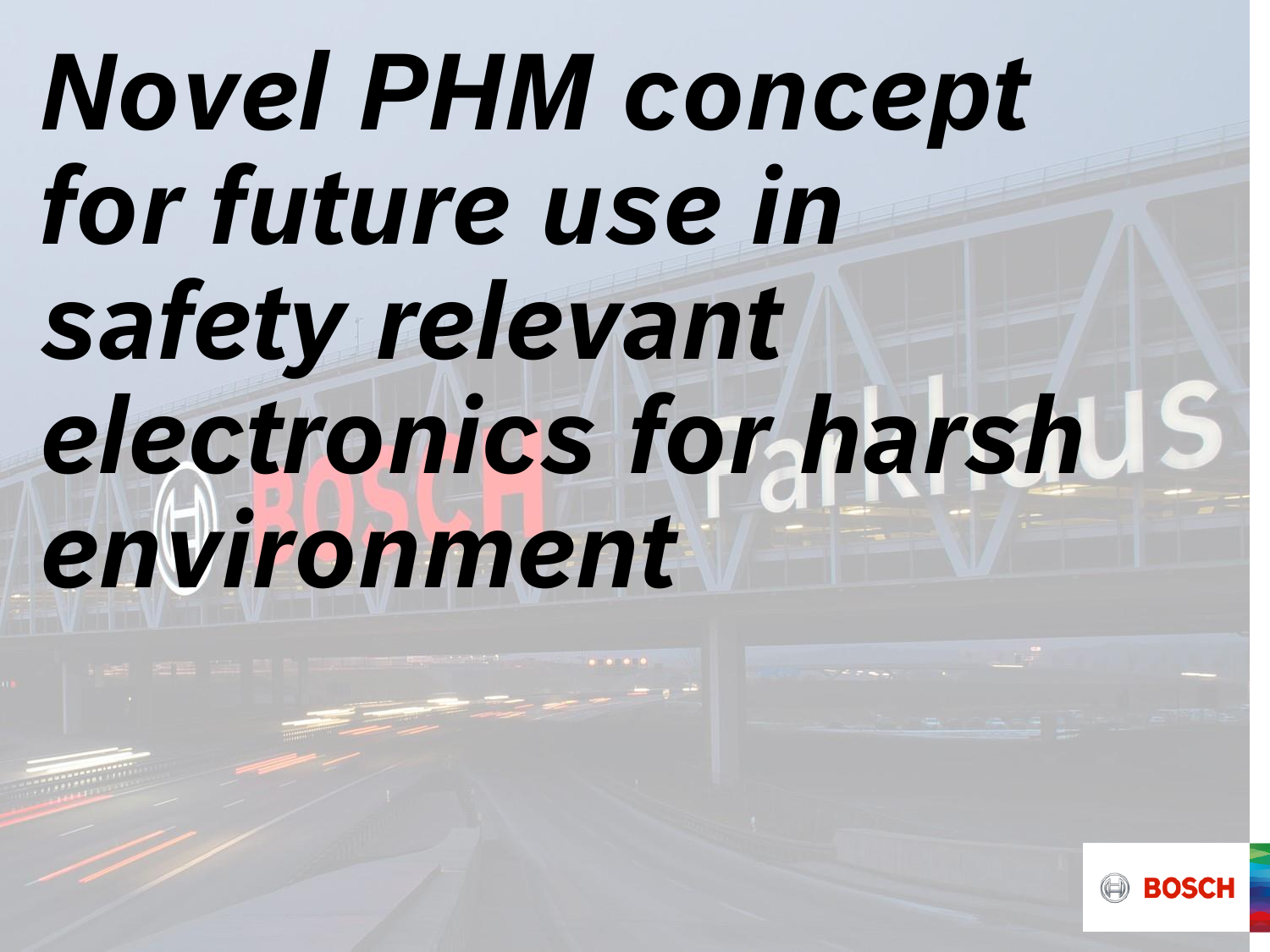### Trends in automotive electronics





#### Reliability is a key issue!

Automotive Electronics | AE/EDT3 PGromala | 05/29/2017

ECTC Special Session 2017

2

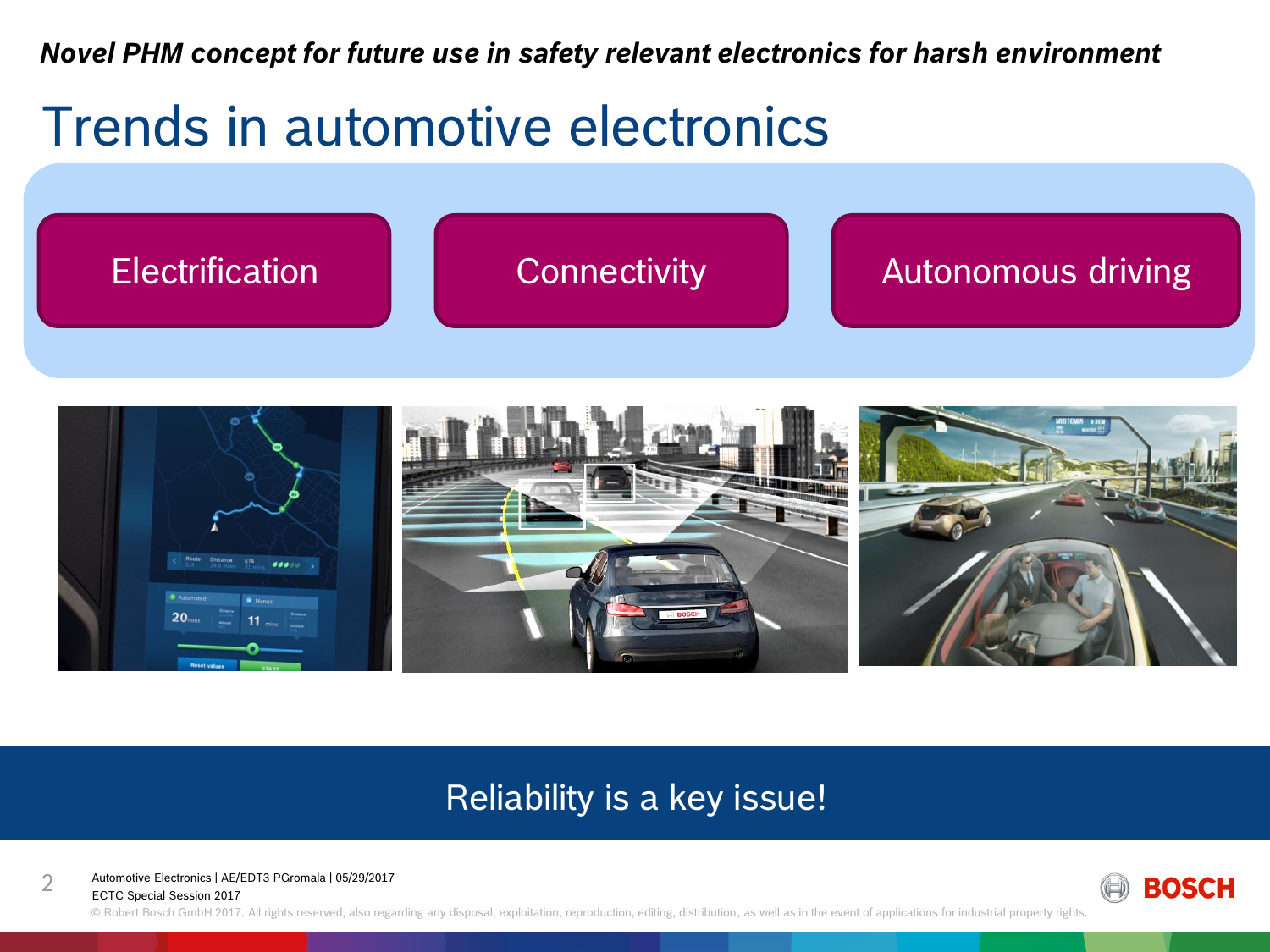## Operating Conditions

- Extremely harsh and demanding environment (TCU)
	- $-$  Extreme ambient temperatures (-40 °C to +60°C  $...+140$ °C under normal operating conditions)
	- ‒ Abrupt temperature changes
	- ‒ Exposure to fluids (oil, fuel, water, salt water)
	- ‒ Effects of moisture
	- ‒ Mechanical stresses (e.g. engine or transmission vibration)
- ▶ Other ECUs
	- $-$  Exposure to sunlight (UV)
	- ‒ High currents (self-heating)





Automotive Electronics | AE/EDT | 05/29/2017 3

ECTC Special Session 2017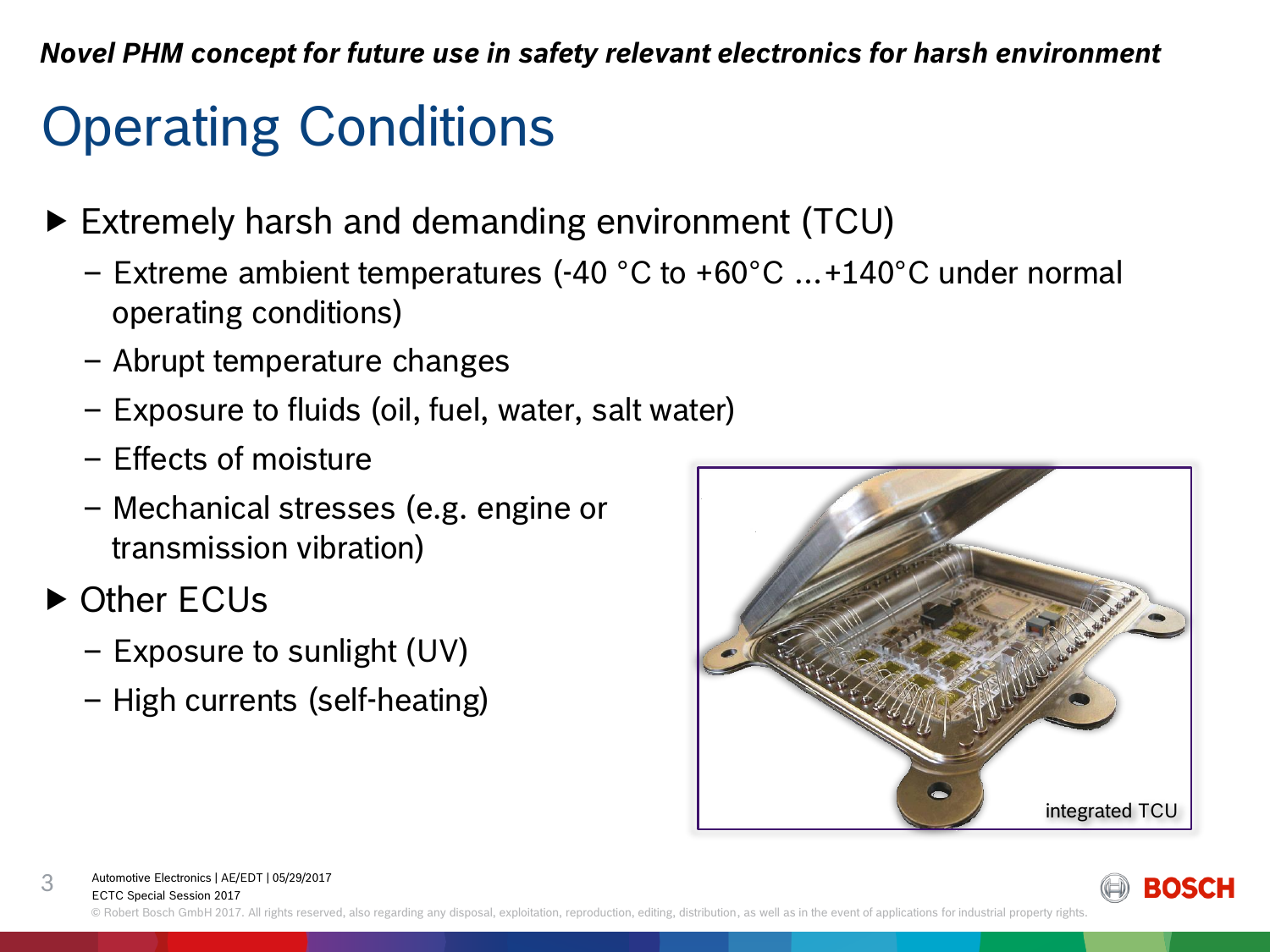